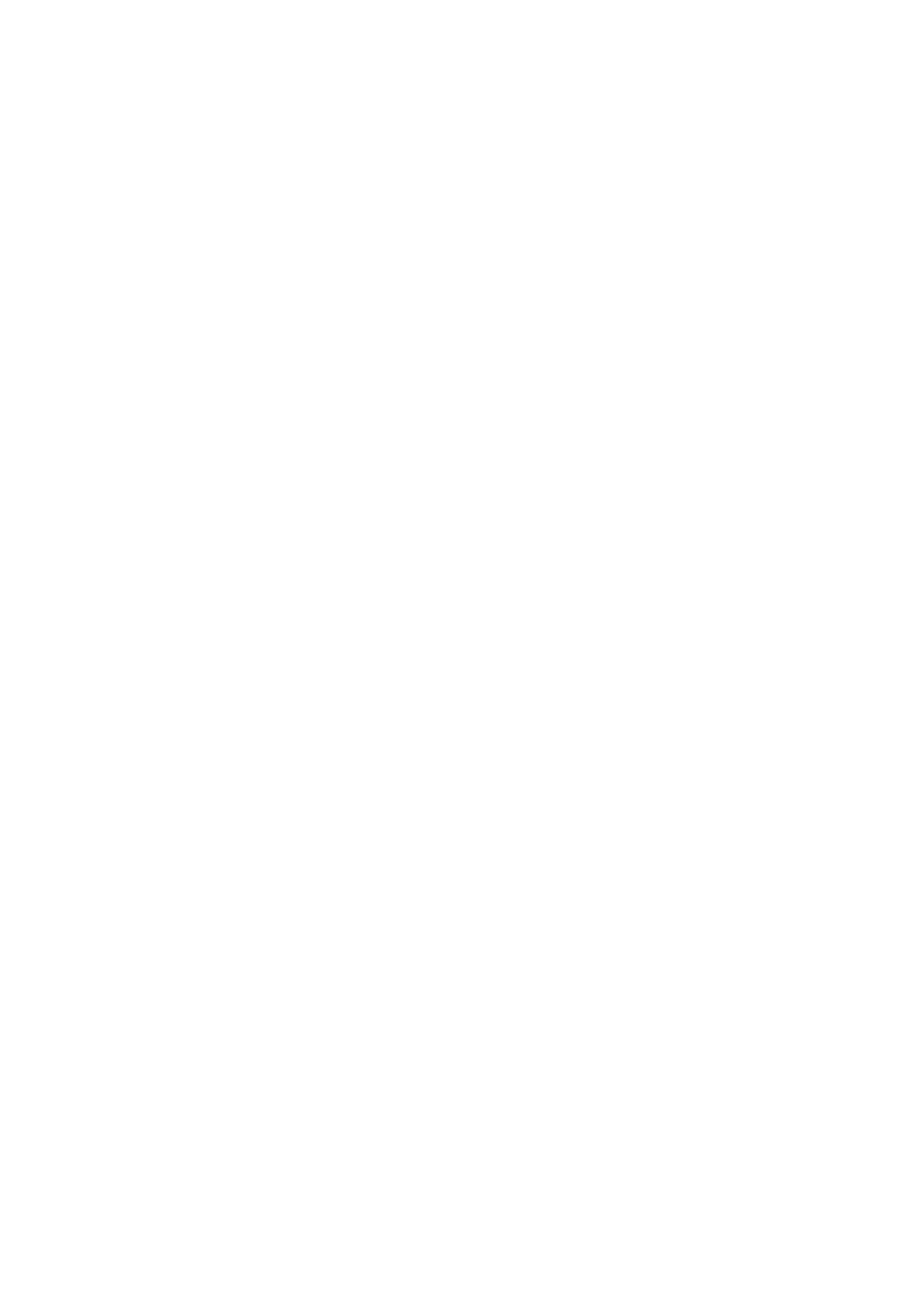# **1. Introduction**

# **1.1 Preliminary**

### **1.1.1 References to the Rules**

These Rules (the *Rules*) are called the National Electricity Rules.

### **1.1.2 Italicised expressions**

Italicised expressions in the *Rules* are defined in the glossary in Chapter 10.

### **1.1.3 [Deleted]**

### **1.2 Background**

The National Electricity Rules are made under the *NEL* and may be amended from time to time in accordance with the *NEL*.

### **1.3 Nomenclature of and references to provisions of a Chapter**

#### **1.3.1A1 Definitions**

In this rule, "**numbered**" means identified by one or more numbers or one or more letters, or by a combination of one or more numbers and one or more letters.

### **1.3.1 Introduction**

(a) This rule applies to provisions inserted after 16 November 2006, and applies unless the context otherwise requires.

#### **1.3.2 Parts, Divisions and Subdivisions**

- (a) Chapters may contain numbered Parts.
- (b) Parts may contain numbered Divisions.
- (c) Divisions may contain numbered Subdivisions.
- (d) The following table indicates how Parts, Divisions and Subdivisions may be referred to in the *Rules*.

| Level          | <b>Provision</b> | Internal reference in<br>same level | <b>External reference in</b><br>preceding level |
|----------------|------------------|-------------------------------------|-------------------------------------------------|
|                | Chapter 1        |                                     |                                                 |
| $\overline{2}$ | Part A           | this Part                           | Part A                                          |
| 3              | Division 1       | this Division                       | Division 1                                      |
| $\overline{4}$ |                  | Subdivision 1   this Subdivision    | Subdivision 1                                   |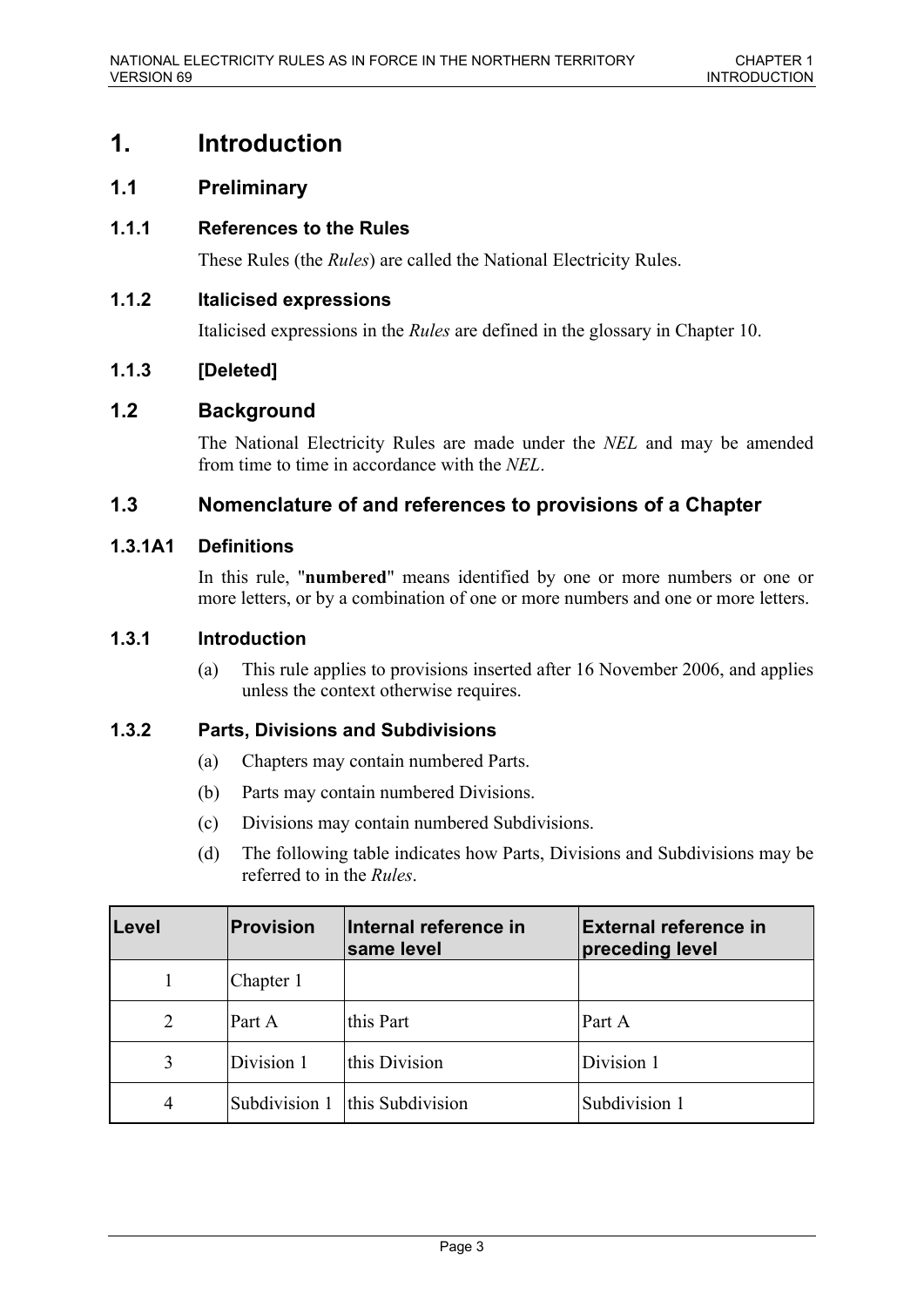#### **Note:**

The numbering of the provisions in the table is by way of example.

#### **1.3.3 Rules, clauses, paragraphs, subparagraphs and other items**

- (a) Chapters, Parts, Divisions and Subdivisions of the *Rules* may contain numbered rules.
- (b) Rules may contain numbered clauses.
- (c) Rules and clauses may contain numbered paragraphs.
- (d) Paragraphs may contain numbered subparagraphs.
- (e) Subparagraphs may contain numbered items.
- (f) The following table indicates how rules, clauses, paragraphs, subparagraphs and other numbered items may be referred to in the *Rules*.

| Level           | <b>Provision</b>                                           | Internal reference in<br>same level                            | <b>External reference in</b><br>preceding level      |
|-----------------|------------------------------------------------------------|----------------------------------------------------------------|------------------------------------------------------|
| $\mathbf{1}$    | Chapter, Part<br>or Subdivision                            |                                                                |                                                      |
| 2               | rule 1.2                                                   | this rule                                                      | rule 1.2                                             |
| $\vert 3 \vert$ | clause 1.2.3                                               | this clause                                                    | clause 1.2.3                                         |
| $\overline{4}$  | rule $1.2(a)$<br>clause $1.2.3(a)$ this paragraph          | this paragraph                                                 | paragraph (a)<br>paragraph (a)                       |
| 5               | rule $1.2(a)(1)$<br>clause<br>1.2.3(a)(1)                  | this subparagraph<br>this subparagraph                         | subparagraph $(1)$<br>subparagraph (1)               |
| 6               | rule<br>1.2(a)(1)(i)<br>clause<br>1.2.3(a)(1)(i)           | this rule $1.2(a)(1)(i)$<br>this clause $1.2.3(a)(1)(i)$       | rule $1.2(a)(1)(i)$<br>clause $1.2.3(a)(1)(i)$       |
| 7               | rule<br>1.2(a)(1)(i)(A)<br>clause<br>1.2.3(a)(1)(i)(<br>A) | this rule $1.2(a)(1)(i)(A)$<br>this clause $1.2.3(a)(1)(i)(A)$ | rule $1.2(a)(1)(i)(A)$<br>clause $1.2.3(a)(1)(i)(A)$ |

#### **Note:**

The numbering of the provisions in the table is by way of example.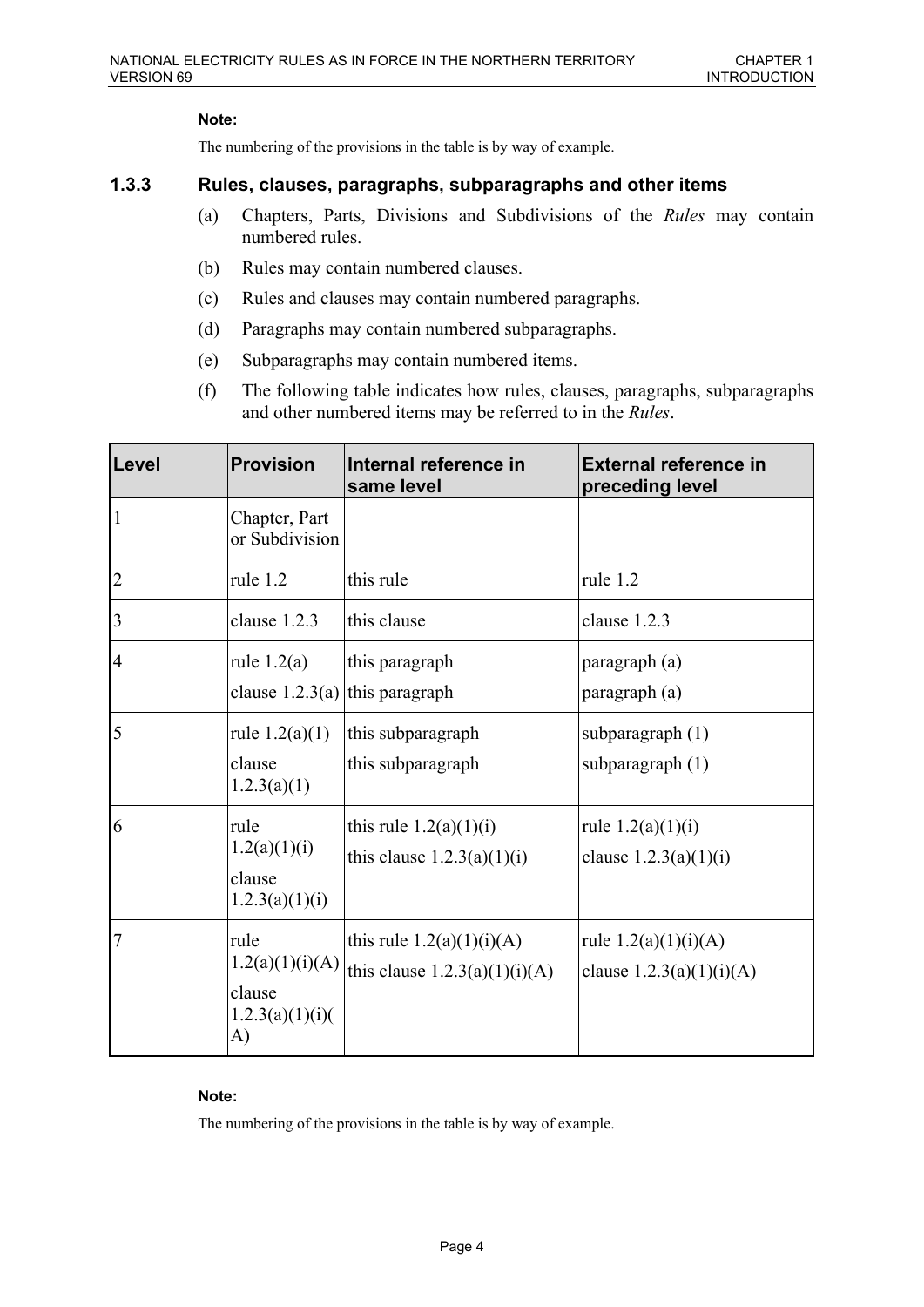# **1.4 Effect of renumbering of provisions of the Rules**

- (a) The renumbering of a provision of the *Rules* by an *Amending Rule* does not affect anything done or omitted under the provision before the *Amending Rule* comes into operation.
- (b) A reference (however expressed) in the *Rules* or in any other document to that provision is taken to be a reference to the provision as renumbered.
- (c) Paragraphs (a) and (b) have effect whether or not the renumbered provision is also relocated.

### **1.5 [Deleted]**

# **1.6 [Deleted]**

### **1.7 Interpretation**

#### **1.7.1 General**

In the *Rules*, unless the context otherwise requires:

- (a) headings are for convenience only and do not affect the interpretation of the *Rules*;
- (b) words importing the singular include the plural and vice versa;
- (c) words importing a gender include any gender;
- (d) when italicised, other parts of speech and grammatical forms of a word or phrase defined in the *Rules* have a corresponding meaning;
- (e) an expression importing a natural person includes any company, partnership, trust, joint venture, association, corporation or other body corporate and any government agency;
- (f) a reference to any thing includes a part of that thing;
- (g) a reference to a chapter, condition, clause, schedule or part is to a chapter, condition, clause, schedule or part of the *Rules*;
- (h) a reference to any statute, regulation, proclamation, order in council, ordinances or by-laws includes all statutes, regulations, proclamations, orders in council, ordinances and by-laws varying, consolidating, reenacting, extending or replacing them and a reference to a statute includes all regulations, proclamations, orders in council, ordinances, by-laws and determinations issued under that statute;
- (i) a reference to a document or a provision of a document includes an amendment or supplement to, or replacement or novation of, that document or that provision of that document;
- (j) a reference to a person includes that person's executors, administrators, successors, substitutes (including, without limitation, persons taking by novation) and permitted assigns;
- (k) a period of time: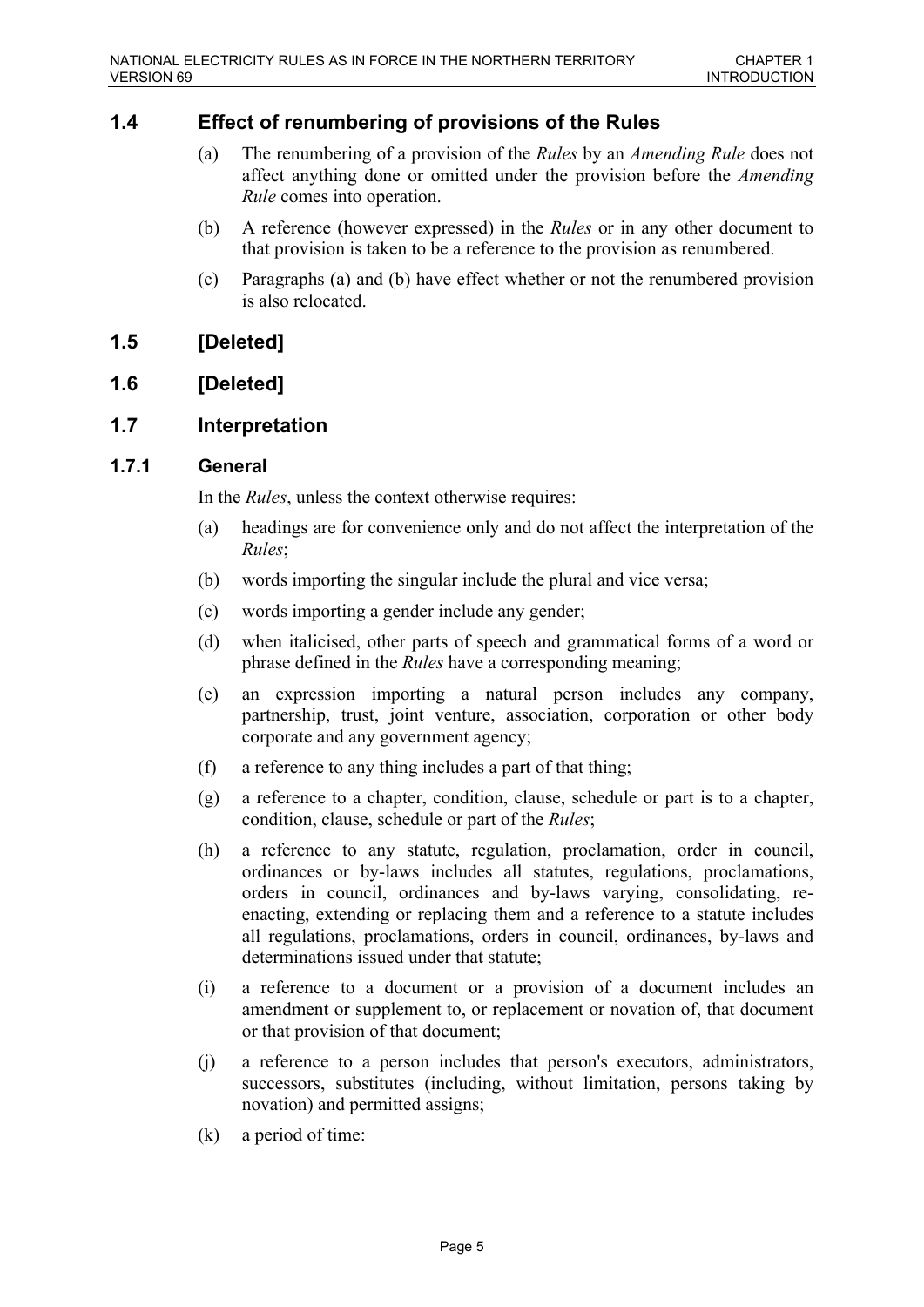- (1) which dates from a given *day* or the *day* of an act or event is to be calculated exclusive of that *day*; or
- (2) which commences on a given *day* or the *day* of an act or event is to be calculated inclusive of that *day*;
- (l) an event which is required under the *Rules* to occur on or by a stipulated *day* which is not a *business day* may occur on or by the next *business day*; and
- (m) the schedules to the *Rules* form part of the *Rules*.

It is not intended that any of the following provisions of Schedule 2 to the *NEL* should apply to the *Rules*:

Clauses 2, 4, 9, 10, 11, 21, 28, 29, 30, 31AH, 35, 36, 37 and 38.

This exclusion is in addition to an exclusion that arises from other provisions of the *Rules* in which an intention is expressed, or from which an intention may be inferred, that a provision of the relevant Schedule is not to apply to the *Rules*.

### **1.7.1A Inconsistency with National Measurement Act**

If there is an inconsistency between the *Rules* and the *National Measurement Act*, the *National Measurement Act* prevails to the extent of the inconsistency.

### **1.7.1B Instruments**

- (a) In an instrument made under the *Rules*:
	- (1) a reference to the "National Electricity Law" or "Law" must be regarded as a reference to the National Electricity (NT) Law; and
	- (2) a reference to the "National Electricity Rules" or "Rules" must be regarded as a reference to the National Electricity Rules as defined in section 2(1) of the National Electricity (NT) Law.
- (b) Paragraph (a) applies despite any provision to the contrary in an instrument.
- (c) For the purposes of the application in this jurisdiction of an instrument made under the *Rules*:
	- (1) the reference to "the national electricity system" in the national electricity objective stated in section 7 of the Law must be regarded as a reference to one or more, or all, of the local electricity systems, as the case requires;
	- (2) if the context or subject matter indicates or requires, a reference in the instrument to:
		- (i) "regulatory control period" must be regarded as including a reference to the *2009-14 NT regulatory control period* and the *2014-19 NT regulatory control period*; and
		- (ii) "distribution determination" must be regarded as including a reference to the 2009 NT Network Price Determination and the *2014 NT Network Price Determination*; and
	- (3) the *AER* must interpret the instrument consistently with the objects of the application Act of this jurisdiction and the modifications made to the National Electricity Law and the *Rules* by or under that Act.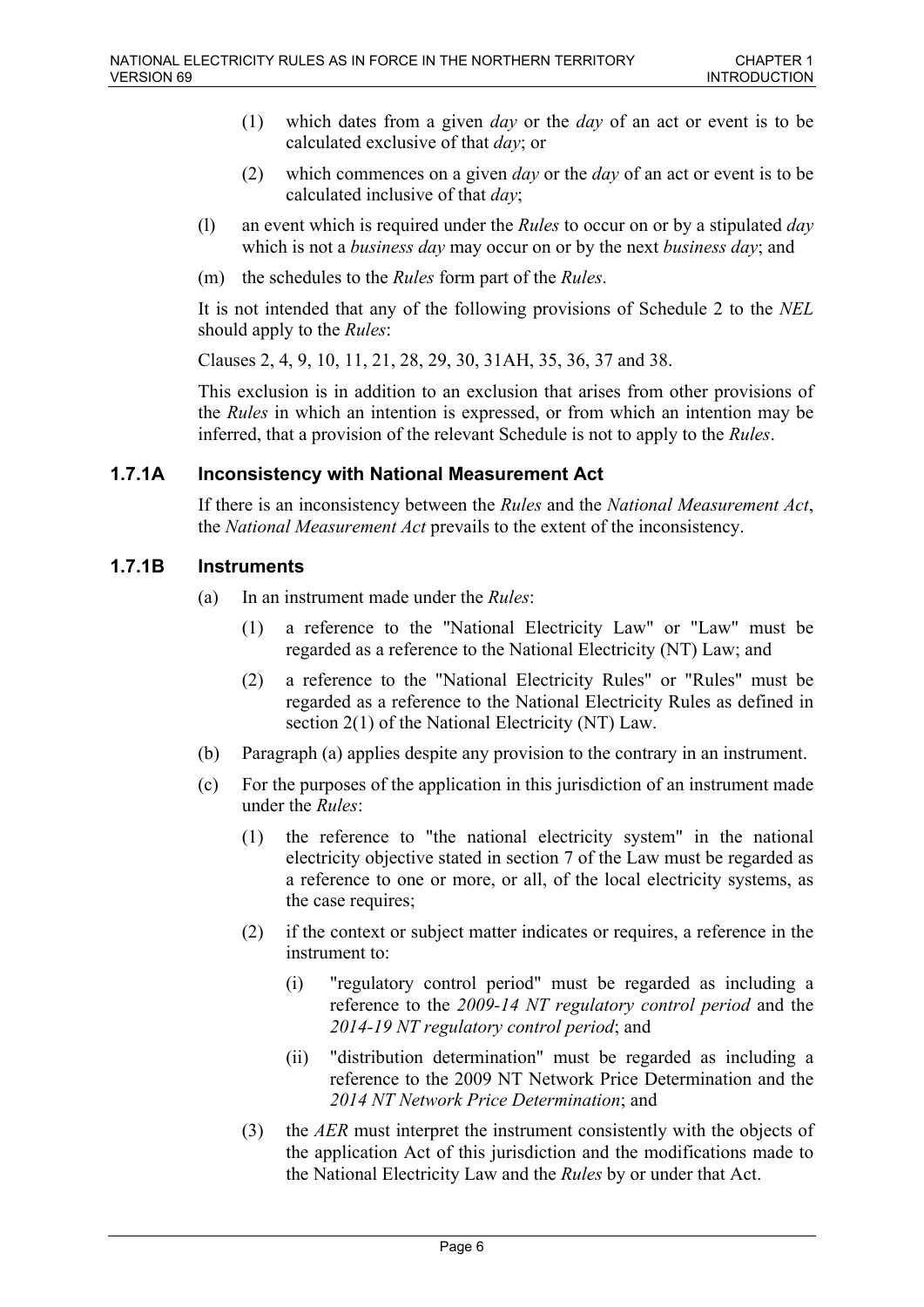(d) In this clause:

**2009 NT Network Price Determination** means the "Final Determination – Networks Pricing: 2009 Regulatory Reset" made by the *Utilities Commission* under the *Utilities Commission Act (NT)*, *Electricity Reform Act (NT*) and Chapter 6 of the *NT Network Access Code* that applied from 1 July 2009 to 30 June 2014.

### **1.8 Notices**

#### **1.8.1 Service of notices under the Rules**

A notice is properly given under the *Rules* to a person if:

- (a) it is personally served;
- (b) a letter containing the notice is prepaid and posted to the person at an address (if any) supplied by the person to the sender for service of notices or, where the person is a *Registered Participant*, an address shown for that person in the register kept by the *Utilities Commission* under section 37 of the *Electricity Reform Act* (NT);
- (c) it is sent to the person by facsimile or electronic mail to a number or reference which corresponds with the address referred to in clause 1.8.1(b); or
- (d) the person receives the notice.

#### **1.8.2 Time of service**

A notice is treated as being given to a person by the sender:

- (a) where sent by post in accordance with clause 1.8.1(b) to an address in the central business district of a capital city of Australia, on the second *business day* after the *day* on which it is posted;
- (b) where sent by post in accordance with clause 1.8.1(b) to any other address, on the third *business day* after the *day* on which it is posted;
- (c) where sent by facsimile in accordance with clause 1.8.1(c) and a complete and correct transmission report is received:
	- (1) where the notice is of the type in relation to which the addressee is obliged under the *Rules* to monitor the receipt by facsimile outside of, as well as during, business hours, on the *day* of transmission; and
	- (2) in all other cases, on the *day* of transmission if a *business day* or, if the transmission is on a *day* which is not a *business day* or is after 4.00 pm (addressee's time), at 9.00 am on the following *business day*;
- (d) where sent by electronic mail in accordance with clause 1.8.1(c):
	- (1) where the notice is of a type in relation to which the addressee is obliged under the *Rules* to monitor receipt by electronic mail outside of, as well as during, business hours, on the *day* when the notice is recorded as having been first received at the electronic mail destination; and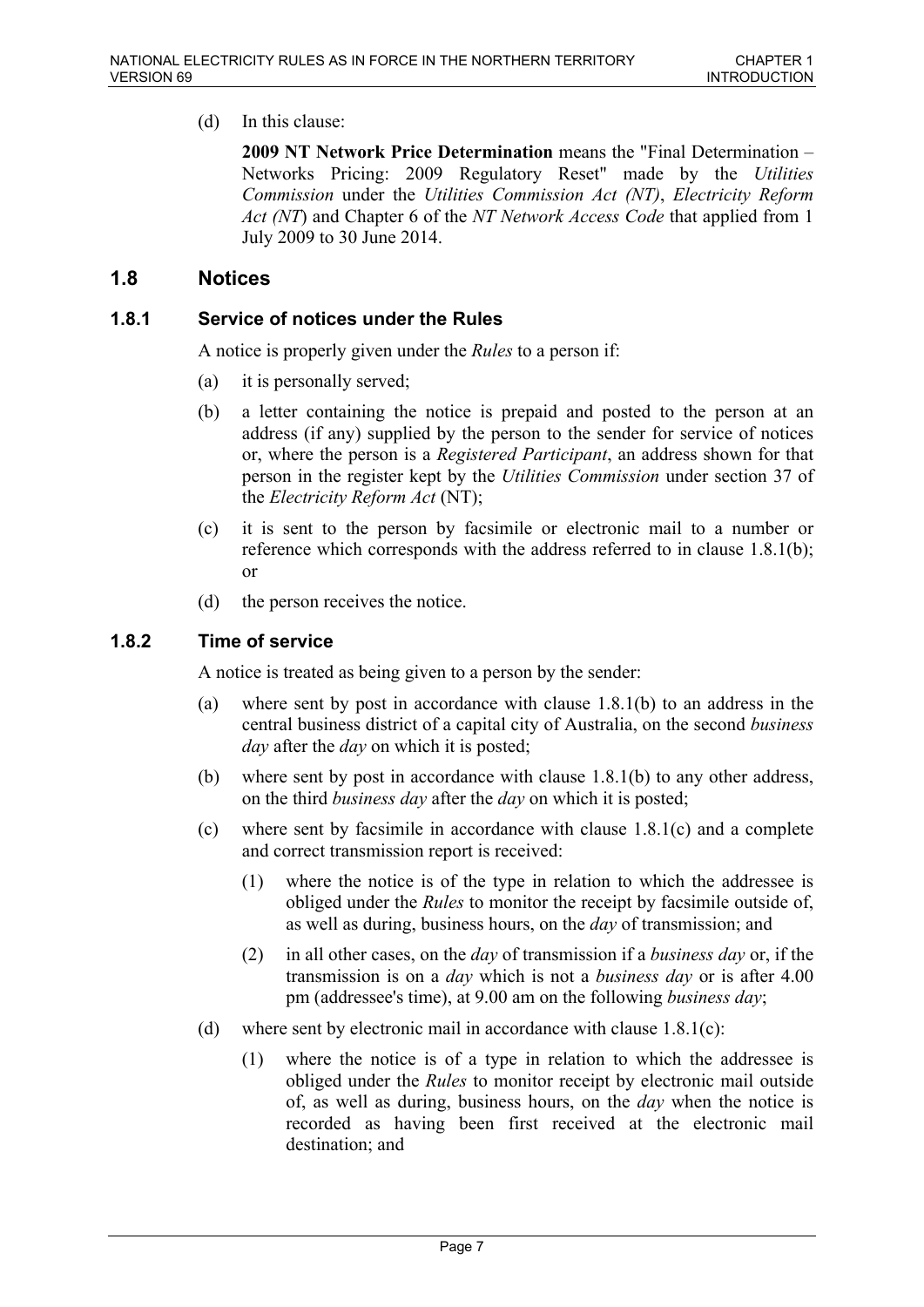- (2) in all other cases, on the *day* when the notice is recorded as having been first received at the electronic mail destination if a *business day* or, if that time is after 4.00 pm (addressee's time) or the *day* is not a *business day*, at 9.00 am on the following *business day*; or
- (e) in any other case, when the person actually receives the notice.

### **1.8.3 Counting of days**

Where a specified period (including, without limitation, a particular number of *days*) must elapse or expire from or after the giving of a notice before an action may be taken neither the *day* on which the notice is given nor the *day* on which the action is to be taken may be counted in reckoning the period.

#### **1.8.4 Reference to addressee**

In this rule 1.8, a reference to an addressee includes a reference to an addressee's officers, agents, or employees or any person reasonably believed by the sender to be an officer, agent or employee of the addressee.

### **1.9 Retention of Records and Documents**

Unless otherwise specified in the *Rules*, all records and documents prepared for or in connection with the *Rules* must be retained for a period of at least 7 years.

**Note**

This clause is classified as a civil penalty provision under the National Electricity (South Australia) Regulations. (See clause 6(1) and Schedule 1 of the National Electricity (South Australia) Regulations.)

#### **1.9A NTESMO's costs in connection with these Rules**

#### **Note**

Costs for *NTESMO* are to be considered as part of the progressive application of the Rules in this jurisdiction.

Where, for any provision of these *Rules*, a corporate entity is both a *Network Service Provider* and *NTESMO*, any costs incurred by that corporate entity in complying with any requirements imposed on *NTESMO* under a provision where this clause applies are not to be recovered by that corporate entity as a *Network Service Provider* under Chapter 6.

### **1.10 [Deleted]**

# **1.11 AEMO Rule Funds**

#### **Note:**

This rule has no effect in this jurisdiction (see regulation 5A of the *National Electricity (Northern Territory) (National Uniform Legislation) (Modification) Regulations)*.

- (a) *AEMO* must continue to maintain, in the books of the corporation:
	- (1) the registration and administration fund;
	- (2) the security deposit fund; and
	- (3) any other fund which the *Rules* provide will be maintained in *AEMO's* books,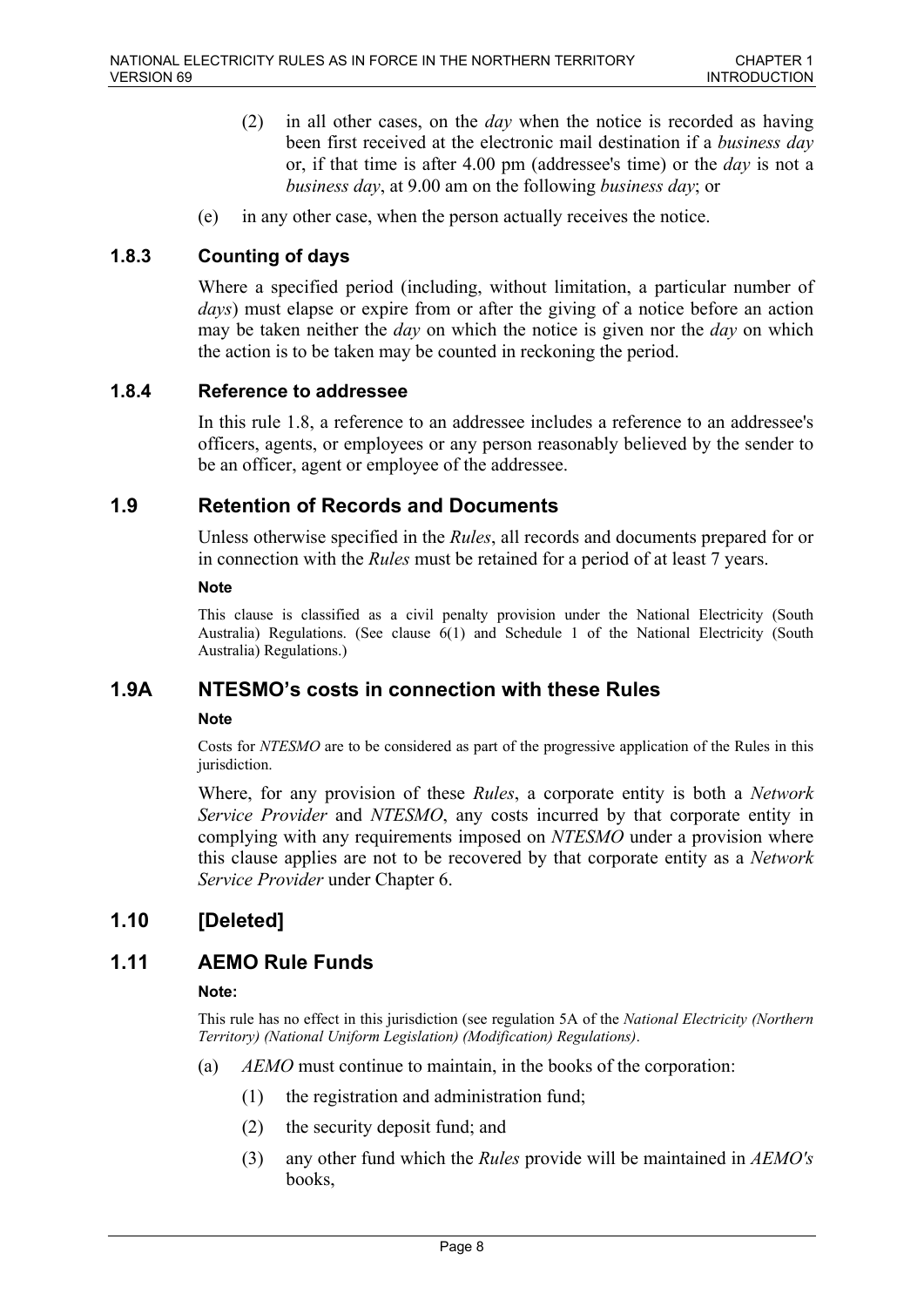(each being a *Rule Fund*).

- (b) *AEMO* must ensure that there is paid into each *Rule fund*:
	- (1) in the case of the registration and administration fund, all amounts of *Participant fees* and *auction expense fees* and any other amounts payable under the *auction rules* or *SRD agreements* as *AEMO* considers necessary from time to time other than those which are to be paid into another *Rule fund*;
	- (2) in the case of the security deposit fund, amounts which are received by *AEMO* under clauses 3.3.8A, 3.3.13(a)(2) and 3.3.13(a)(3);
	- (3) in the case of a fund referred to in paragraph  $(a)(3)$ :
		- (i) all amounts which are received by *AEMO* in connection with carrying out its functions or powers in relation to that fund;
		- (ii) all amounts of *Participant fees* which are received or recovered by *AEMO* which relate to *AEMO's* actual or budgeted costs and expenses for carrying out its functions or powers in relation to that fund; and
	- (4) in the case of each *Rule fund*, income from investment of money in the *Rule fund*.
- (c) In respect of the security deposit fund, *AEMO* must keep records, in respect of each individual *Market Participant*, of:
	- (1) security deposits made by that *Market Participant* and actual interest or other income earned on that *Market Participant's* payments to that fund which will be recorded as credits for that *Market Participant*;
	- (2) any application, or return to that *Market Participant*, of monies in the security deposit fund in accordance with clause 3.3.13A;
	- (3) deductions for liabilities and expenses of the security deposit fund referable, or allocated, to that *Market Participant* which will be recorded as debits to that *Market Participant*; and
	- (4) the credit or debit balance for that *Market Participant*.
- (d) *AEMO* must ensure that money from each *Rule fund* is only applied in payment of:
	- (1) in the case of the registration and administration fund, costs and expenses of *AEMO* carrying out its functions or powers:
		- (i) in relation to a fund referred to paragraph  $(a)(3)$  to the extent that such costs and expenses cannot be met from the money contained in that fund; or
		- (ii) other than those functions and powers referred to in subparagraph (i);
	- (2) in the case of the security deposit fund, monies owing to *AEMO* by a *Market Participant* or the return of monies to a *Market Participant* in accordance with clause 3.3.13A;